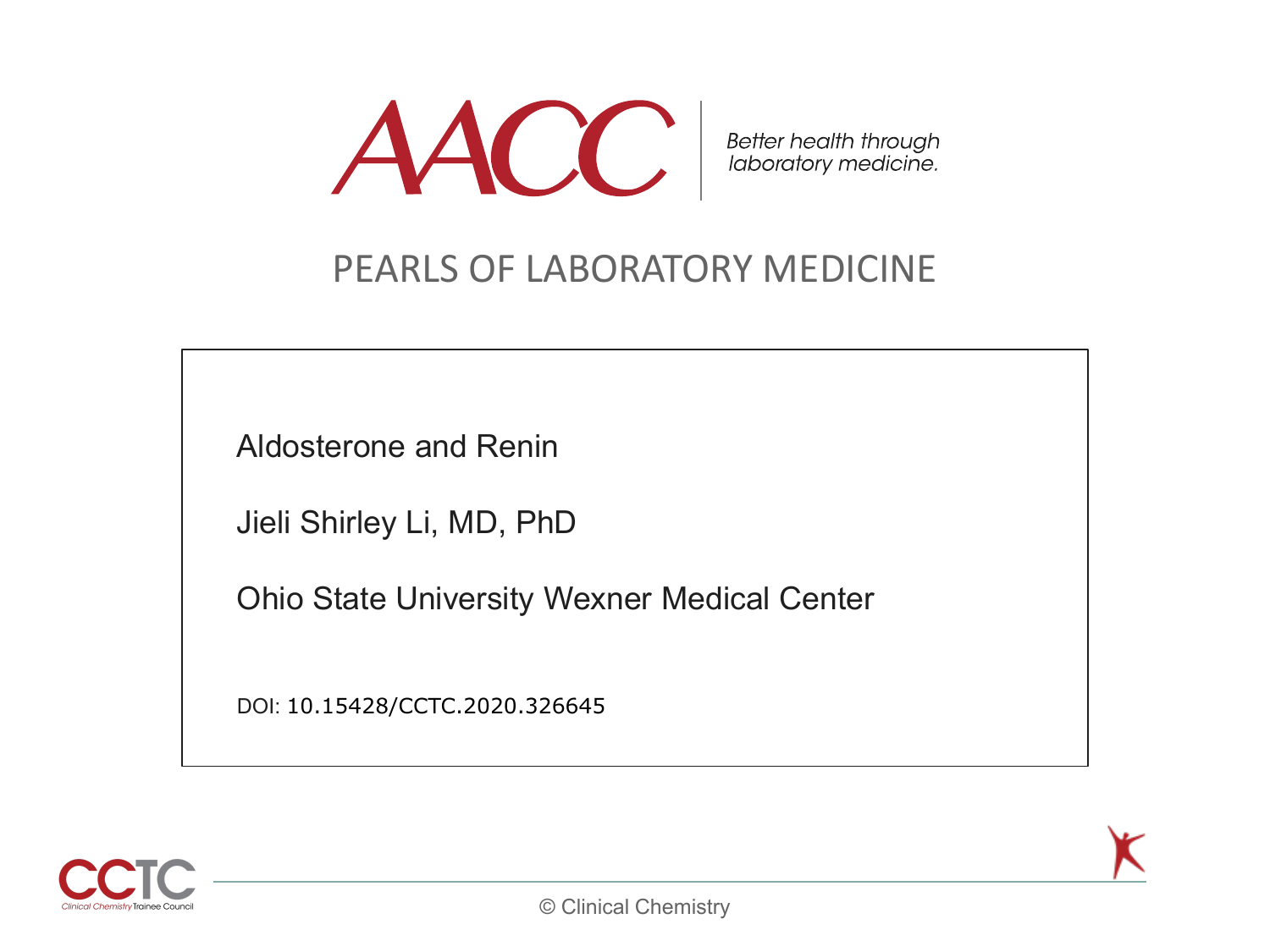

#### **Anatomy and Products of the Adrenal Gland**

| <b>Adrenal Layer</b> | <b>Major Products</b>                     | <b>Action</b>     |
|----------------------|-------------------------------------------|-------------------|
| <b>Cortex</b>        |                                           |                   |
| Zona glomerulosa     | Aldosterone                               | Mineralocorticoid |
| Zona fasciculata     | Cortisol                                  | Glucocorticoid    |
| Zona reticularis     | Dehydroepiandrosterone<br>Androstenedione | Adrenal androgen  |
| <b>Medulla</b>       | Epinephrine                               | Catecholamine     |



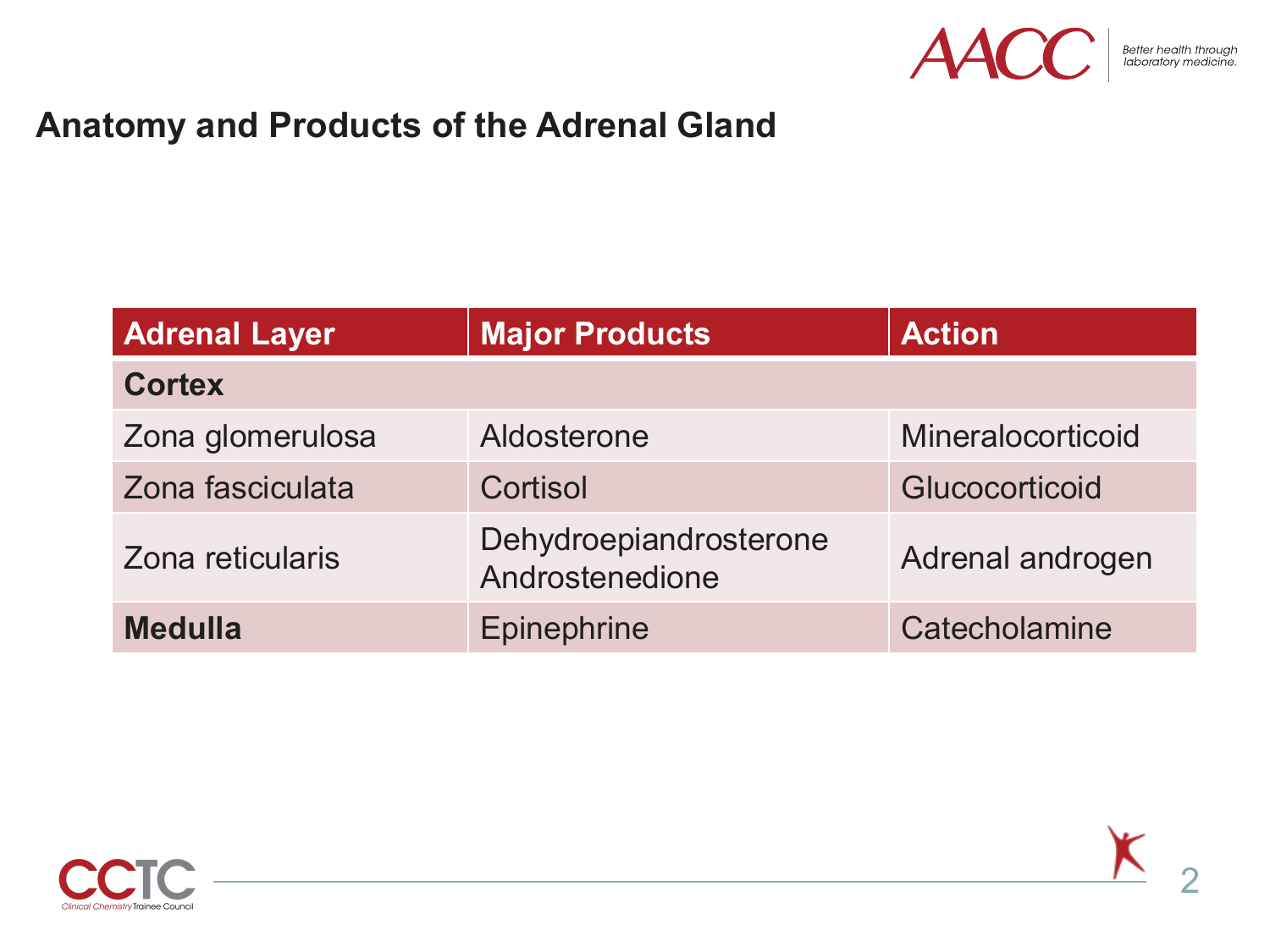

3

#### **Biosynthesis of Adrenocortical Hormones**

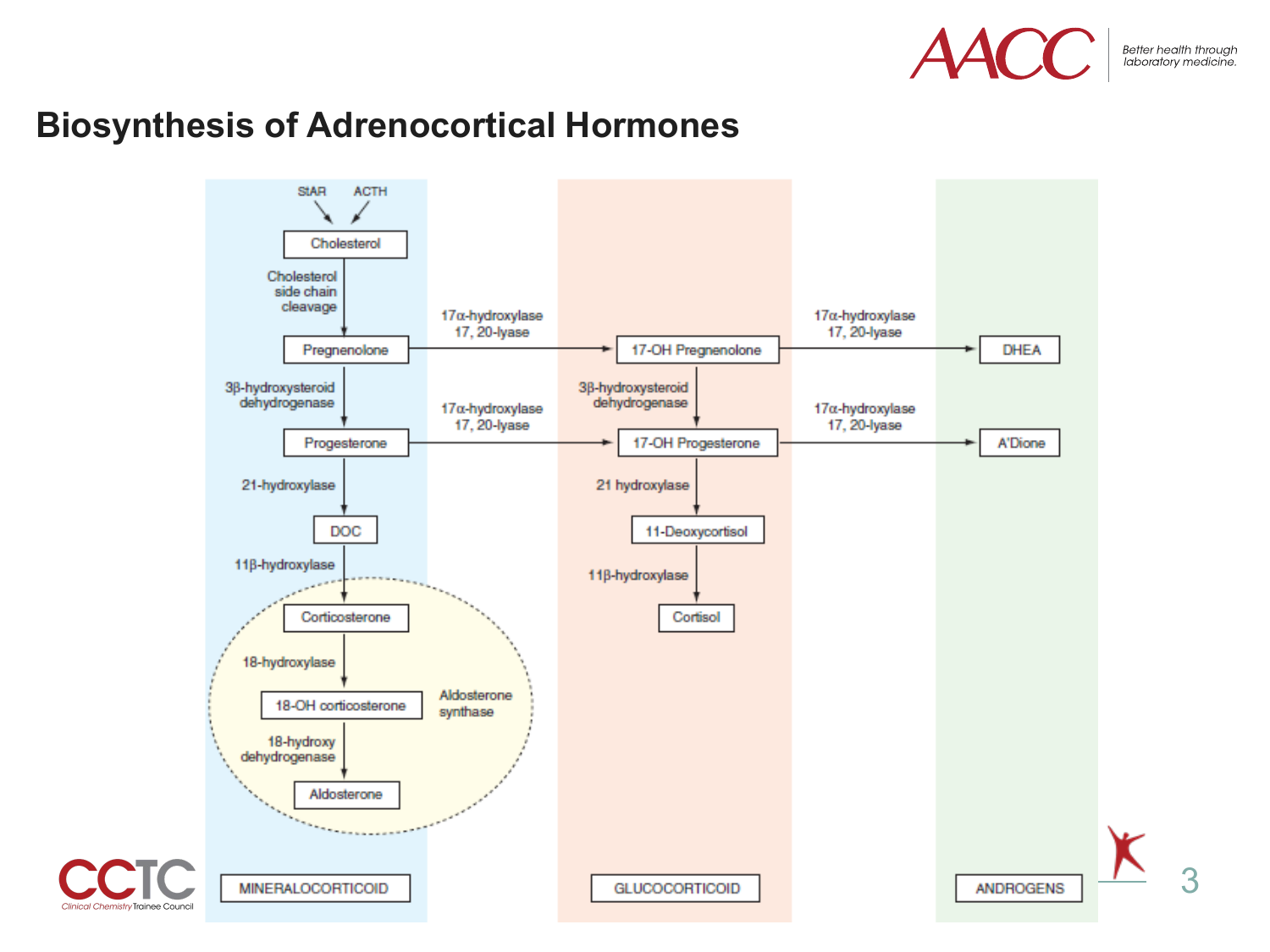

#### **Major Actions of Mineralocorticoids**

| <b>Action</b>                | <b>Excessive Action</b> | <b>Deficient Action</b> |
|------------------------------|-------------------------|-------------------------|
| Sodium retention             | Hypertension            | Hypotension             |
| Urinary potassium wasting    | Hypokalemia             | Hyperkalemia            |
| Urinary hydrogen ion wasting | <b>Alkalosis</b>        |                         |

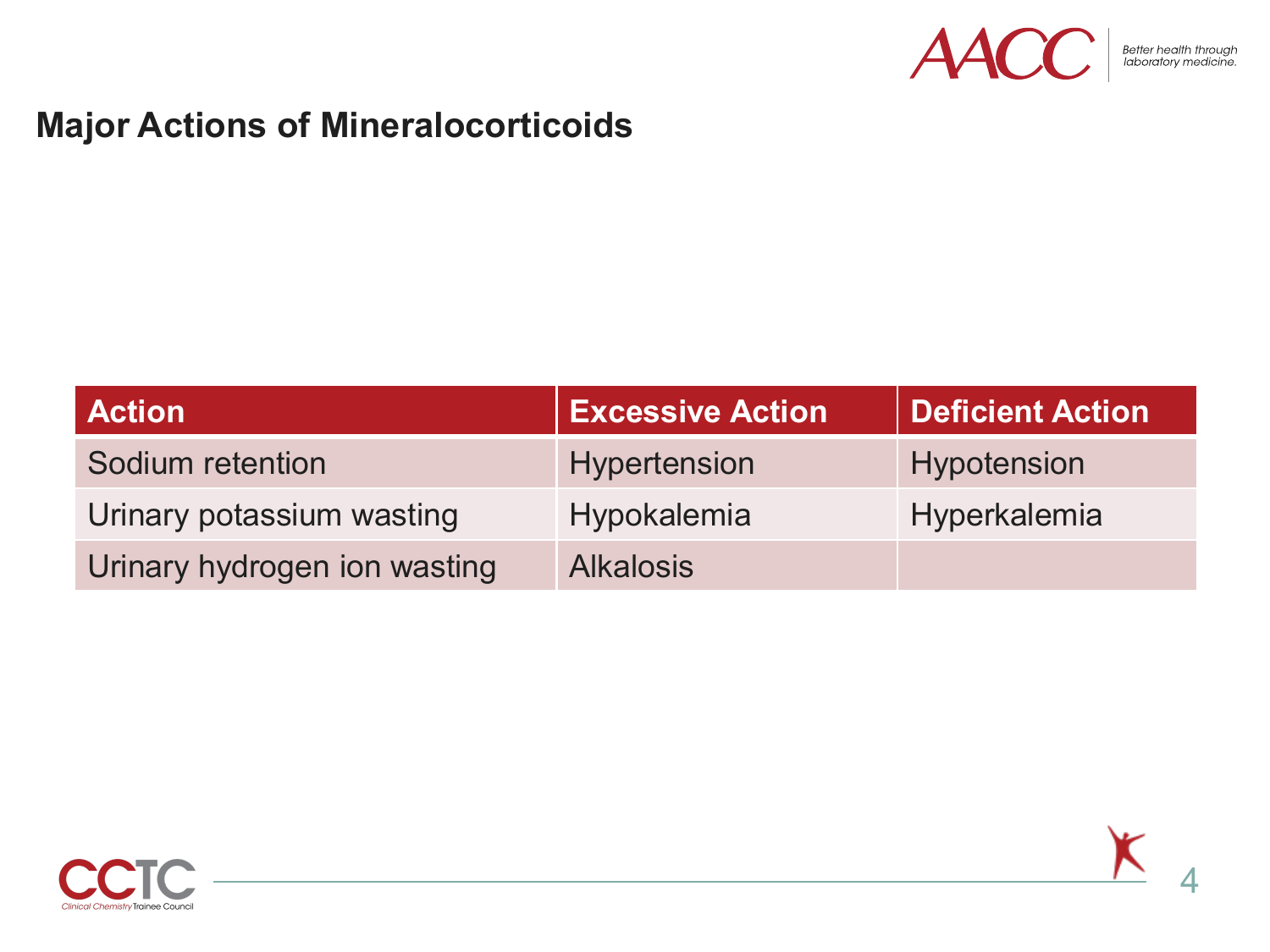

Better health through<br>laboratory medicine.

### **Renin-Angiotensin-Aldosterone System (RAAS)**



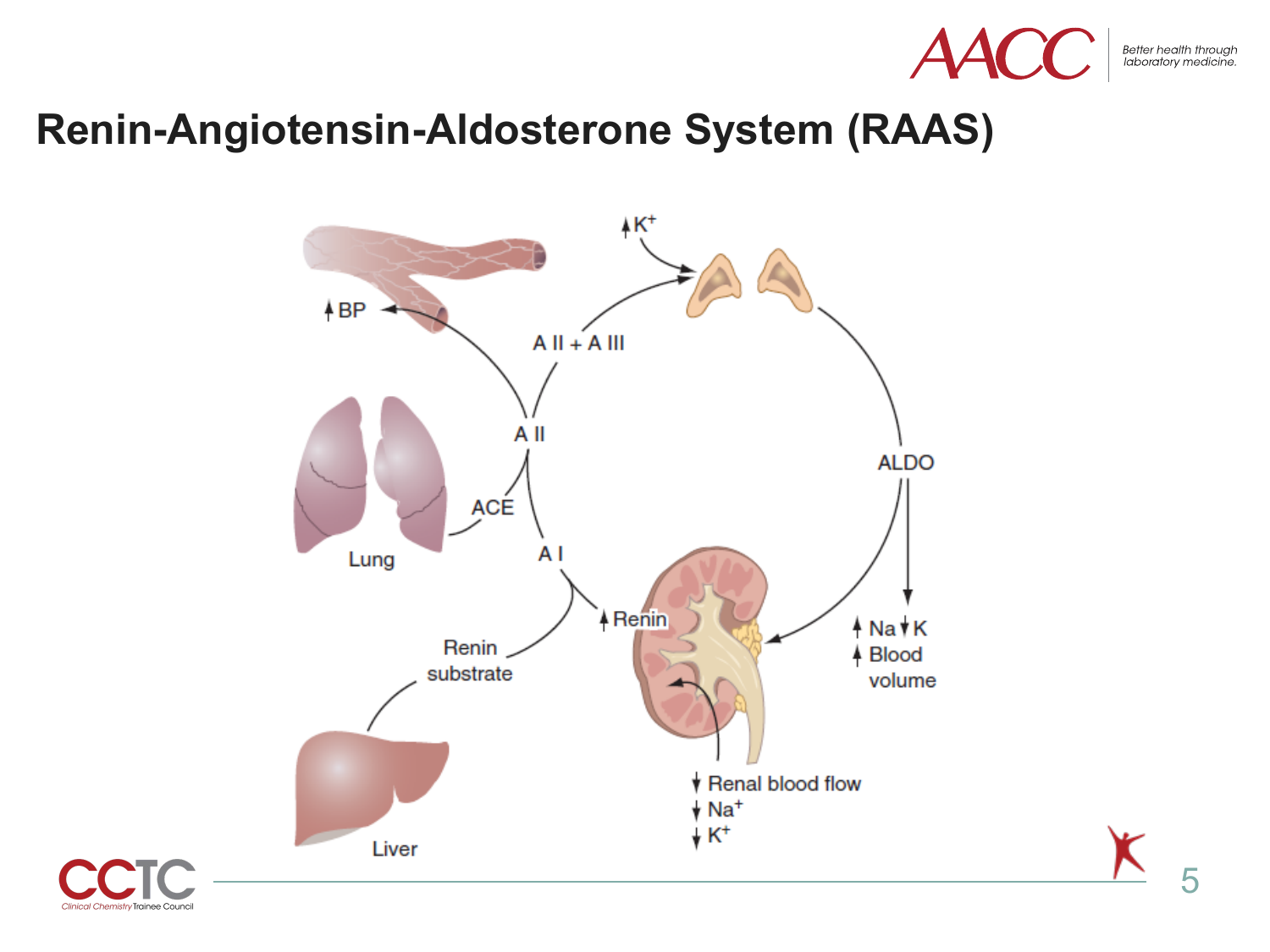

Better health through

## **Hyperaldosteronism**

- Primary (hyporeninemic)
	- Adrenal adenoma
	- Bilateral adrenal hyperplasia
	- Glucocorticoid remediable hyperaldosteronism
	- Unilateral adrenal hyperplasia
	- Adrenal carcinoma
- Secondary (hyperreninemic)



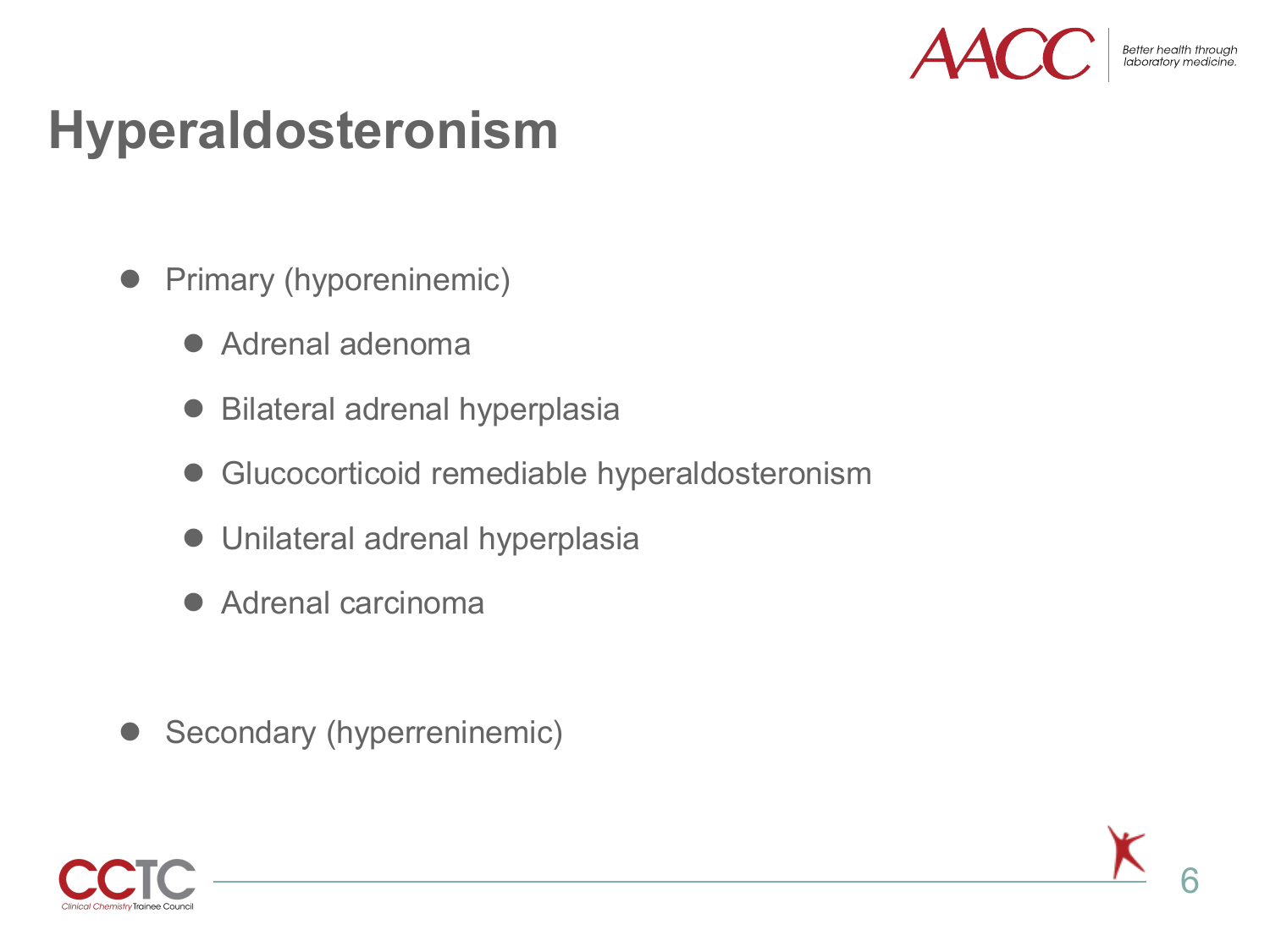

## **Diagnosis of Primary Hyperaldosteronism**

- Hypertension resistant to three conventional anti-hypertensice drugs
- Controlled blood pressure on four or more anti-hypertensive drugs
- Hypertension in the presence of a known adenoma
- Hypertension and spontaneous or diuretic-inducedhypokalemia
- Hypertension and sleep apnea
- Hypertension and a family history of early onset hypertension or cerebrovascular accident at a young age (<40 years old)

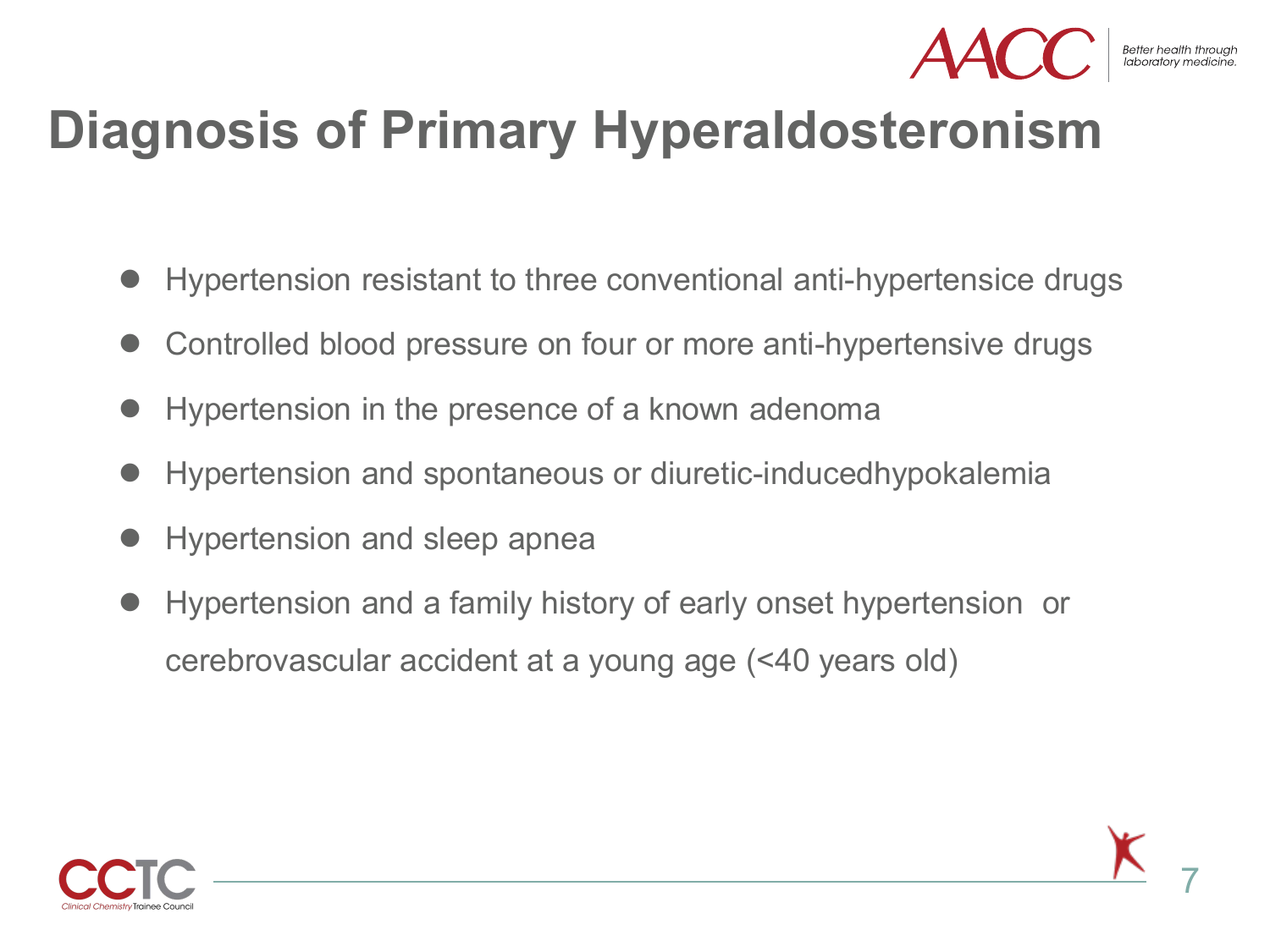

Better health through

# **Pseudoaldosteronism**

- **Acquired**
	- Excess of glucocorticoids– hypercortisolism, Cushing's syndrome, or high dose steroid therapy
	- Inhibition of 11-beta-hydroxysteroid dehydrogenase type 2– glycyrrhizin
- **Genetic**
	- Absence of 11-beta-steroid hydroxylase
	- Liddle syndrome

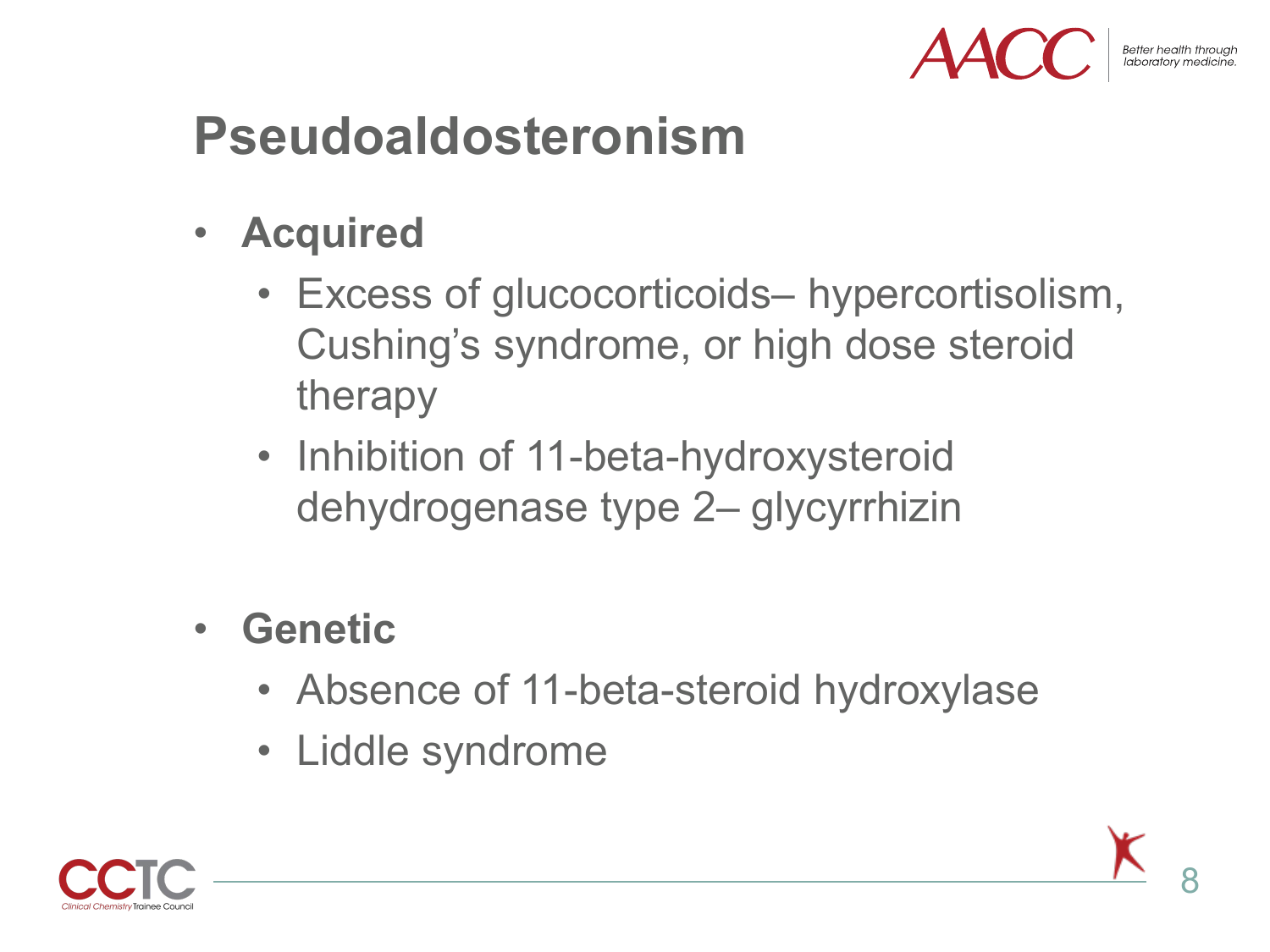

## **Hypoaldosteronism**

- Primary defects in adrenal secretion of aldosterone
	- Congenital causes (eg. Congenital adrenal hyperplasia)
	- Acquired causes
		- Autoimmune adrenal destruction (eg. Addison's disease)
	- Infectious adrenal destruction (eg. Amyloidosis, sarcoidosis)
	- Traumatic, hemorrhagic or thymbotic adrenal destruction
	- Bilateral adrenalectomy

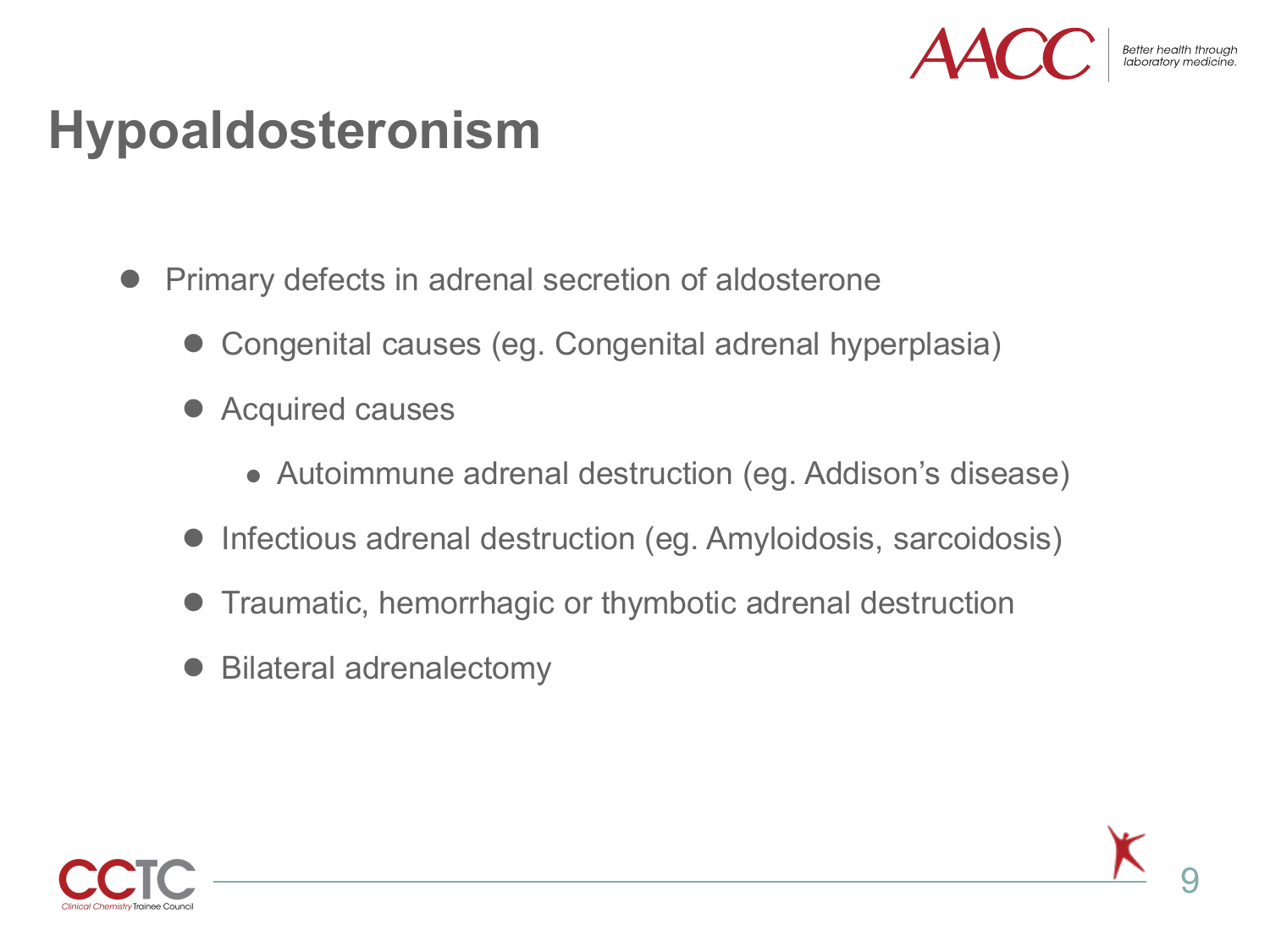

Better health through<br>Jaboratory medicine

# **Laboratory Evaluation**

Measurement of Aldosterone

- Radioimmunoassay
- Immunoassays (chemiluminescence)
- LC/MS-MS

Measurement of Renin

- Renin activity
- Direct renin



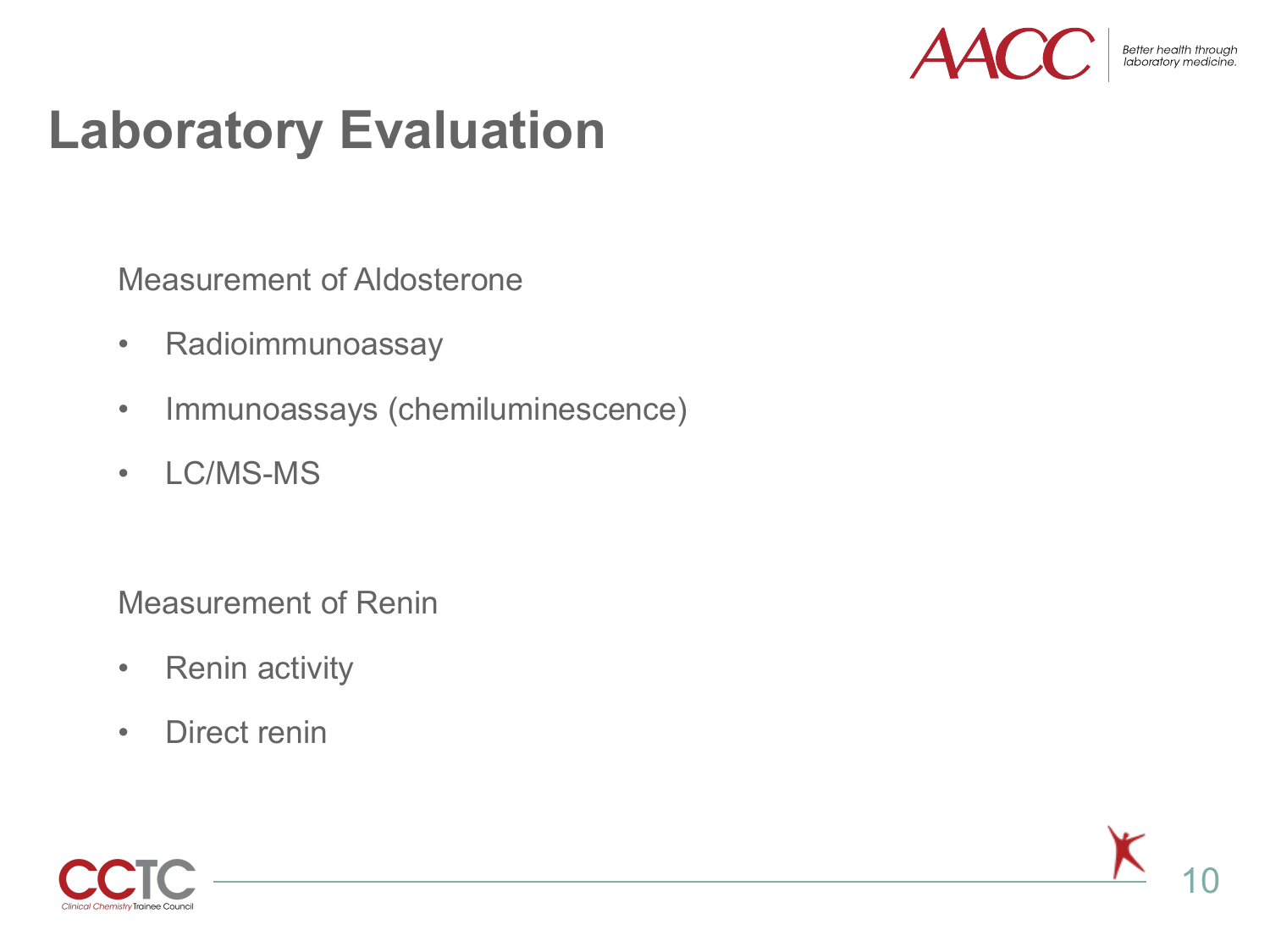

## **References**

- 1. Henry's Clinical Diagnosis and Management by Laboratory **Methods**
- 2. Tietz Textbook of Clinical Chemistry and Molecular Diagnostics - 6th Edition
- 3. Funder JM, Carey RM, Mantero F, Murad HM, Reincke M, Shibata H, Stowasser M, Young, Jr WF. The Management of Primary Aldosteronism: Case Detection, Diagnosis, and Treatment: An Endocrine Society Clinical Practice Guideline. J Clin Endocrinol Metab. 2016 May;101(5):1889-916.
- 4. Arai K, and Chrousos GP. Aldosterone Deficiency and Resistance. Endotext 2016.

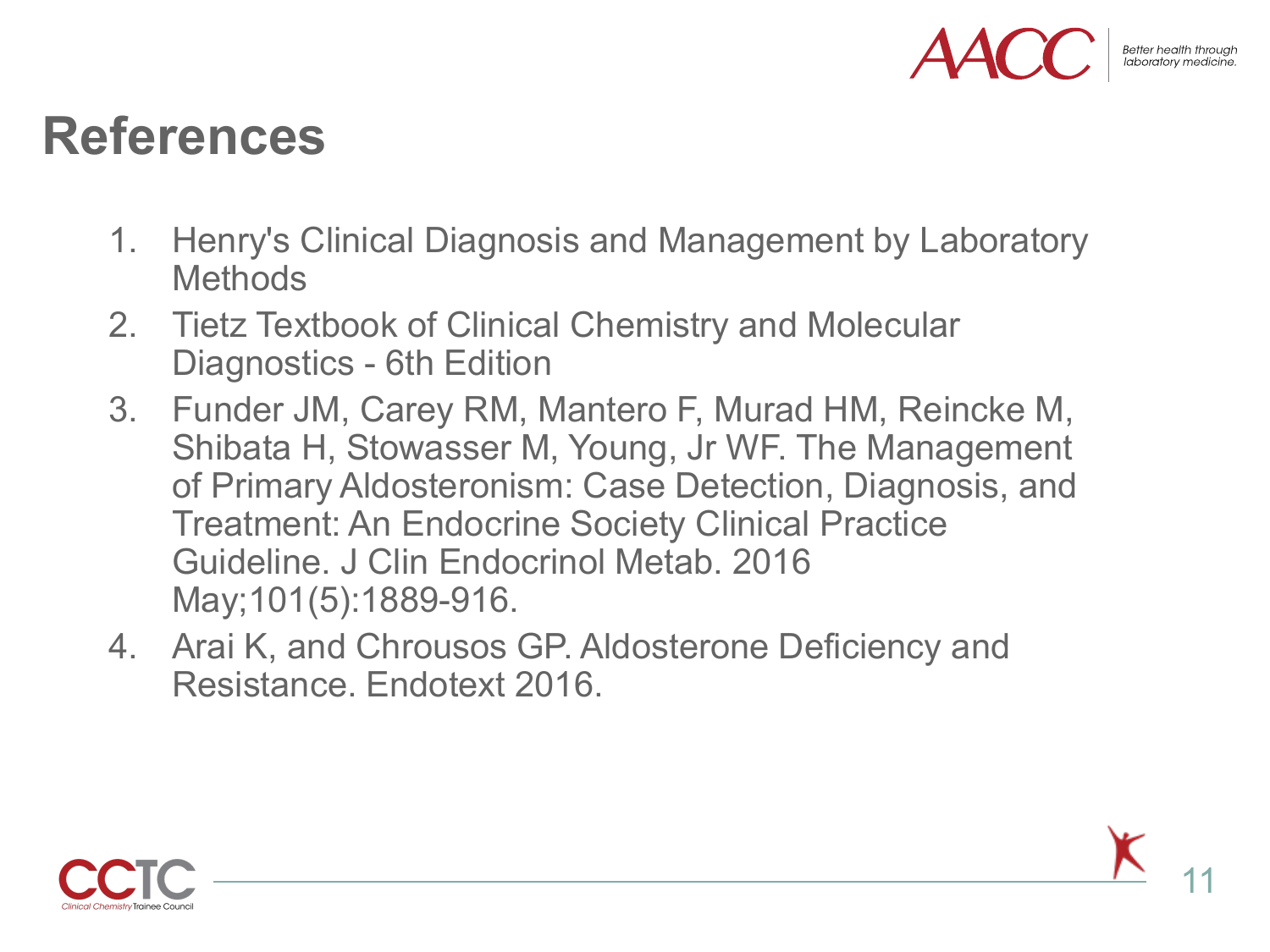

Better health througl

## **Disclosures/Potential Conflicts of Interest**

*Upon Pearl submission, the presenter completed the Clinical Chemistry disclosure form. Disclosures and/or potential conflicts of interest:*

- **Employment or Leadership**: No disclosures
- **Consultant or Advisory Role:** No disclosures
- **Stock Ownership:** No disclosures
- **Honoraria:** No disclosures
- **Research Funding: No disclosures**
- **Expert Testimony: No disclosures**
- **Patents:** No disclosures